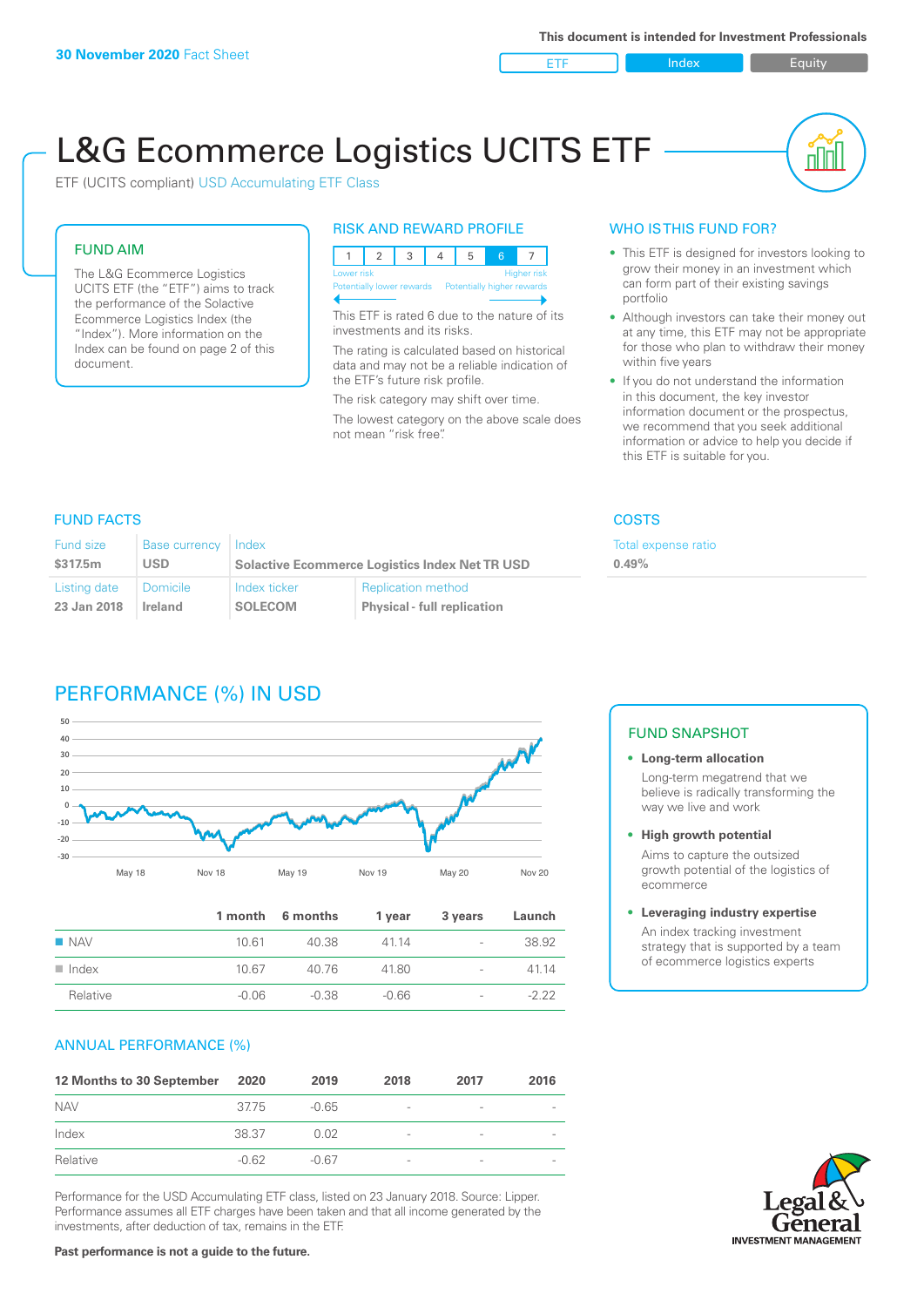## L&G Ecommerce Logistics UCITS ETF

ETF (UCITS compliant) USD Accumulating ETF Class

### INDEX BREAKDOWN

The breakdowns below relate to the Index. The ETF's portfolio may deviate from the below. All data source LGIM unless otherwise stated. Totals may not sum to 100% due to rounding.



#### SECTOR (%)

| $\blacksquare$ Industrials | 61.0 |
|----------------------------|------|
| ■ Consumer Discretionary   | 16.3 |
| Information Technology     | 9.7  |
| $\blacksquare$ Ecommerce   | 2.8  |
| Consumer Staples           | 2.7  |
| $\blacksquare$ Financials  | 2.7  |
| Logistics Automation       | 2.6  |
| Cloud Providers            | 23   |
|                            |      |



### CURRENCY (%)

| <b>USD</b>         | 38.6 |
|--------------------|------|
| $\blacksquare$ JPY | 18.4 |
| <b>EUR</b>         | 15.1 |
| $\blacksquare$ DKK | 7.0  |
| $H$ HKD            | 6.7  |
| $\blacksquare$ CHF | 2.9  |
| $\blacksquare$ TWD | 2.7  |
| $\Box$ CAD         | 2.6  |
| $K$ KRW            | 2.4  |
| $\Box$ Other       | 3.5  |
|                    |      |

■ Top 10 constituents 32.7% Rest of Index 67.3% No. of constituents in Index 38

### TOP 10 CONSTITUENTS (%)

| Vipshop                      | 41  |
|------------------------------|-----|
| Sinotrans                    | 3.7 |
| Bpost                        | 3.4 |
| Ryder                        | 3.3 |
| Maersk                       | 3.2 |
| Nippon Yusen                 | 3.1 |
| <b>XPO Logistics</b>         | 3.1 |
| Kerry Logistics              | 3.0 |
| Nippon Express               | 29  |
| Kuehne + Nagel International | 29  |
|                              |     |

### INDEX DESCRIPTION

The Index aims to track the performance of a basket of stocks of logistics service providers and technology companies who are engaged in ecommerce.

The Index is comprised of companies which are publically traded on various stock exchanges around the world that provide (i) "logistics" services (i.e. the warehousing of goods or the fulfilment and delivery of goods) or (ii) software solutions to companies that provide logistic services in connection with "ecommerce" (i.e. the buying and selling of goods on the internet). A company is only eligible for inclusion in the Index if (1) it is of a sufficient size (determined by reference to the total market value of the proportion of its shares that are publically traded) and (2) it is sufficiently "liquid" (a measure of how actively its shares are traded on a daily basis).

The universe of companies out of which the Index selection is made is refreshed annually in April. However, the Index is reconstituted semi-annually in April and October in accordance with the full selection criteria and all companies are equally weighted within the Index. On a monthly basis, the weight of each company is assessed and, if any of them exceeds 15% of the Index, the weights of all companies are adjusted so that they are again equally weighted within the Index.

### INVESTMENT MANAGER

GO ETF Solutions LLP is the investment manager for each of the exchange traded funds (ETFs) issued by Legal & General UCITS ETF Plc and is responsible for the day-to-day investment management decisions for this ETF. The team is highly experienced with respect to all aspects relating to the management of an ETF portfolio, including collateral management, OTC swap trading, adherence to UCITS regulations and counterparty exposure and monitoring.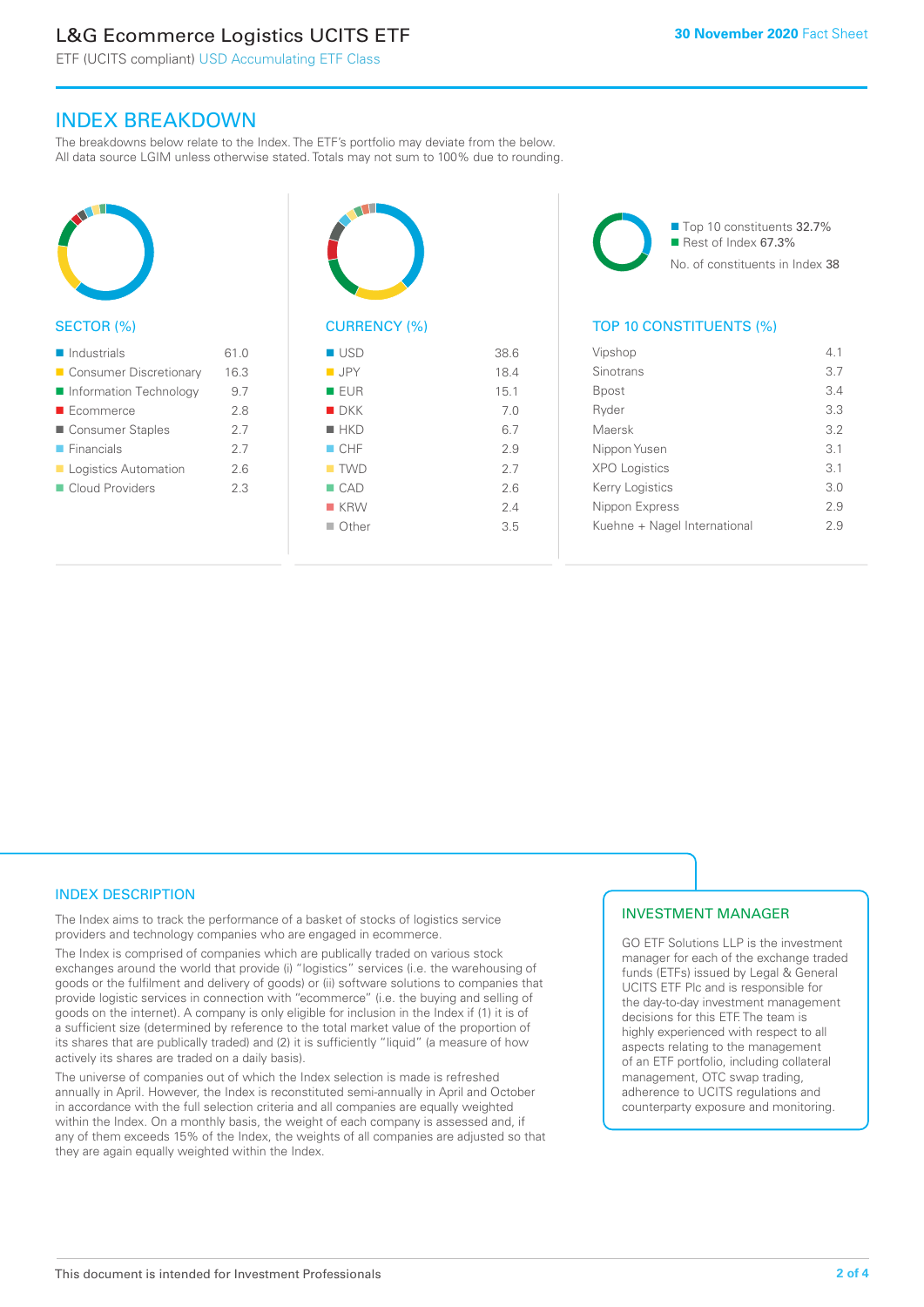## L&G Ecommerce Logistics UCITS ETF

ETF (UCITS compliant) USD Accumulating ETF Class

### KEY RISKS

- The value of an investment and any income taken from it is not guaranteed and can go down as well as up; you may not get back the amount you originally invested.
- An investment in the ETF involves a significant degree of risk. Any decision to invest should be based on the information contained in the relevant prospectus. Prospective investors should obtain their own independent accounting, tax and legal advice and should consult their own professional advisers to ascertain the suitability of the ETF as an investment.
- The value of the shares in the ETF is directly affected by increases and decreases in the value of the Index. Accordingly the value of a share in the ETF may go up or down and a shareholder may lose some or the entire amount invested.
- The ETF's ability to closely track the Index will be affected by its ability to purchase and/or sell the Index constituents and any legal or regulatory restrictions or disruptions affecting them.
- The ETF's ability to closely track the Index will also be affected by transaction costs and taxes incurred when adjusting its investment portfolio generally and/ or to mirror any periodic adjustments to the constituents of the Index. There can be no certainty that ETF shares can always be bought or sold on a stock exchange or that the market price at which the ETF shares may be traded on a stock exchange will reflect the performance of the Index.
- The ETF is subject to the risk that third party service providers (such as a bank entering into swaps with the ETF or the ETF's depositary) may go bankrupt or fail to pay money due to the ETF or return property belonging to the ETF.
- As the Index includes micro, small and medium-sized publicly traded companies, the ETF is subject to the risk that such companies may be more vulnerable to adverse business or economic events and greater and more unpredictable price changes than larger companies or the stock market as a whole.
- Companies that provide logistics services or software solutions to logistic service providers in connection with ecommerce are particularly vulnerable to changes in business cycles and general reductions in consumer spending resulting from recession or other economic factors. Such factors could lead to a decline in the value of the companies represented in the Index and therefore the ETF.

For more in[form](https://www.lgimetf.com/)ation, please refer to the key investor information document on our website Ø

### TRADING INFORMATION

| <b>Exchange</b>           | <b>Currency ISIN</b> |              | <b>SEDOL</b>   | <b>Ticker</b> | <b>Bloomberg</b> |
|---------------------------|----------------------|--------------|----------------|---------------|------------------|
| London Stock Exchange USD |                      | IE00BF0M6N54 | BEOM6N5 FCOM   |               | ECOM I N         |
| London Stock Exchange GBP |                      | IE00BF0M6N54 | BF0M776        | <b>FCOG</b>   | FCOG I N         |
| Deutsche Börse            | EUR                  | IE00BF0M6N54 | <b>BF0M798</b> | FTI H         | FTI H GY         |
| Borsa Italiana            | <b>EUR</b>           | IF00BF0M6N54 | <b>BF0M787</b> | <b>FCOM</b>   | ECOM IM          |
| <b>NYSE Euronext</b>      | <b>EUR</b>           | IE00BF0M6N54 | BF0M7B0        | <b>FCOM</b>   | FCOM NA          |
| <b>SIX Swiss Exchange</b> | CHE                  | IF00BF0M6N54 | <b>BMG6919</b> | <b>FCOM</b>   | ECOM SW          |

The currency shown is the trading currency of the listing.

### **Index Disclaimer**



#### SPOTLIGHT ON LEGAL & GENERAL INVESTMENT MANAGEMENT

We are one of Europe's largest asset managers and a major global investor, with assets under management of €1,369.6 billion (as at 30 June 2020). We work with a wide range of global clients, including pension schemes, sovereign wealth funds, fund distributors and retail investors.

Source: LGIM internal data as at 30 June 2020. The AUM disclosed aggregates the assets managed by LGIM in the UK, LGIMA in the US and LGIM Asia in Hong Kong. The AUM includes the value of securities and derivatives positions.

### COUNTRY REGISTRATION



### TO FIND OUT MORE



The L&G Ecommerce Logistics UCITS ETF (the "ETF") is not sponsored, promoted, sold or supported by Solactive AG. Nor does Solactive AG offer any express or implicit guarantee or assurance either with regard to the results of using the Index and/or Index trade mark or the Index price, at any time or in any other respect.

The Solactive eCommerce Logistics Index Net Total Return (the "Index") is calculated and published by Solactive AG. Solactive AG uses its best efforts to ensure that the Index is calculated correctly. Irrespective of its obligations towards Legal & General UCITS ETF Plc, Solactive AG has no obligation to point out errors in the Index to third parties including, but not limited to, investors and/or financial intermediaries of the ETF. Solactive AG does not guarantee the accuracy and/or the completeness of the Index or any related data, and shall not have any liability for any errors, omissions or interruptions therein.

Neither publication of the Index by Solactive AG, nor the licensing of the Index or Index trade mark, for the purpose of use in connection with the ETF, constitutes a recommendation by Solactive AG to invest capital in said ETF nor does it, in any way, represent an assurance or opinion of Solactive AG with regard to any investment in this ETF. In no event shall Solactive AG have any liability for any lost profits or indirect, punitive, special or consequential damages or losses, even if notified of the possibility thereof.